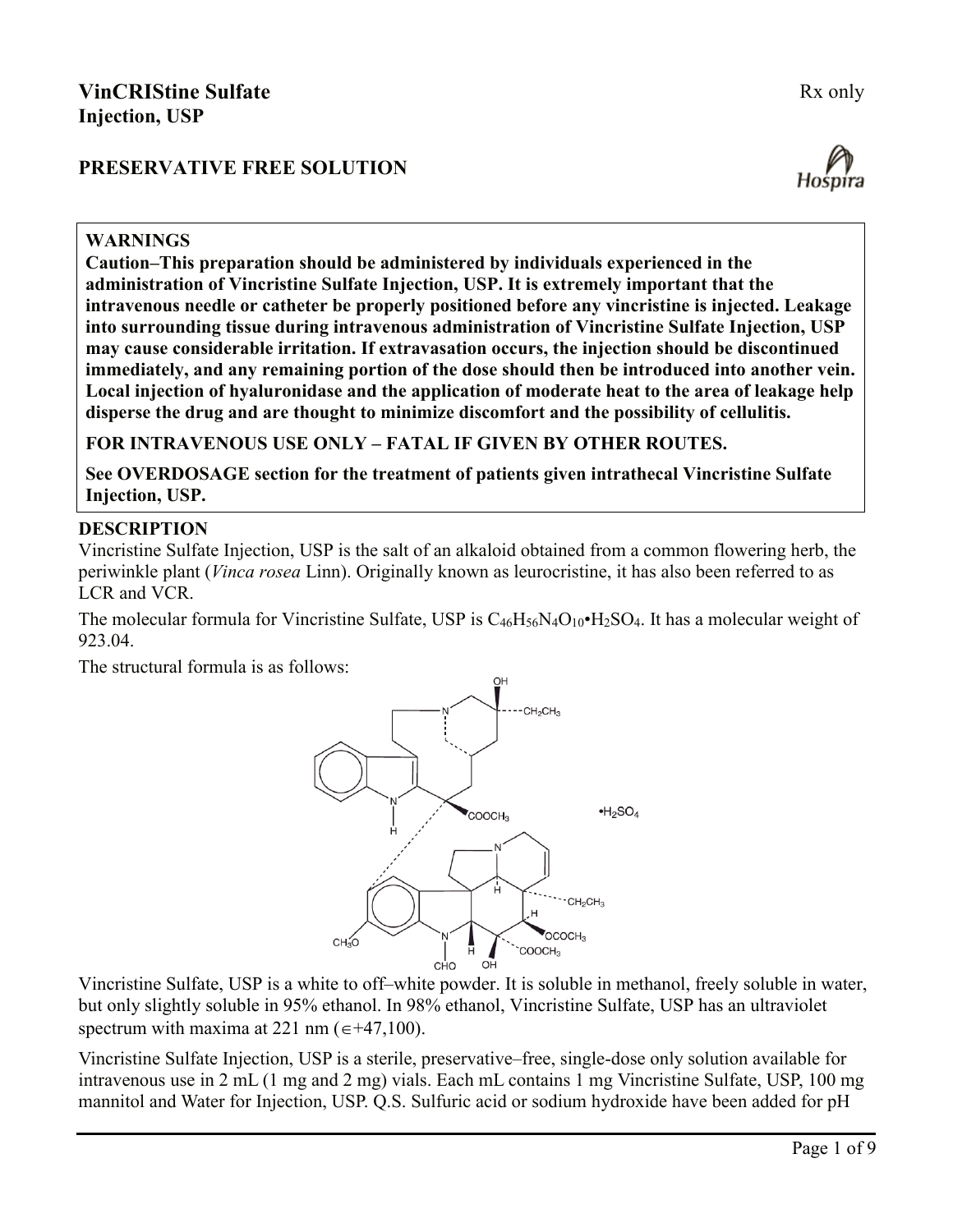control. The pH of Vincristine Sulfate Injection, USP ranges from 4.0 to 5.0. At the time of manufacture, the air in the containers is replaced by nitrogen.

# **CLINICAL PHARMACOLOGY**

The mechanisms of action of vincristine sulfate remain under investigation. The mechanism of action of vincristine sulfate has been related to the inhibition of microtubule formation in mitotic spindle, resulting in an arrest of dividing cells at the metaphase stage.

Central nervous system leukemia has been reported in patients undergoing otherwise successful therapy with vincristine sulfate. This suggests that vincristine does not penetrate well into the cerebrospinal fluid.

Pharmacokinetic studies in patients with cancer have shown a triphasic serum decay pattern following rapid intravenous injection. The initial, middle and terminal half–lives are 5 minutes, 2.3 hours, and 85 hours respectively; however, the range of the terminal half–life in humans is from 19 to 155 hours. The liver is the major excretory organ in humans and animals. The metabolism of vinca alkaloids has been shown to be mediated by hepatic cytochrome P450 isoenzymes in the CYP 3A subfamily. This metabolic pathway may be impaired in patients with hepatic dysfunction or who are taking concomitant potent inhibitors of these isoenzymes (see **PRECAUTIONS**). About 80% of an injected dose of vincristine sulfate appears in the feces and 10% to 20% can be found in the urine. Within 15 to 30 minutes after injection, over 90% of the drug is distributed from the blood into tissue, where it remains tightly, but not irreversibly, bound.

Current principles of cancer chemotherapy involve the simultaneous use of several agents. Generally, each agent used has a unique toxicity and mechanism of action so that therapeutic enhancement occurs without additive toxicity. It is rarely possible to achieve equally good results with single–agent methods of treatment. Thus, vincristine sulfate is often chosen as part of polychemotherapy because of lack of significant bone–marrow suppression (at recommended doses) and of unique clinical toxicity (neuropathy). See **DOSAGE AND ADMINISTRATION** section for possible increased toxicity when used in combination therapy.

### **INDICATIONS AND USAGE**

Vincristine sulfate injection is indicated in acute leukemia.

Vincristine sulfate injection has also been shown to be useful in combination with other oncolytic agents in Hodgkin's disease, non–Hodgkin's malignant lymphomas, rhabdomyosarcoma, neuroblastoma, and Wilms' tumor.

# **CONTRAINDICATIONS**

Patients with the demyelinating form of Charcot–Marie–Tooth syndrome should not be given vincristine sulfate injection. Careful attention should be given to those conditions listed under **WARNINGS** and **PRECAUTIONS**.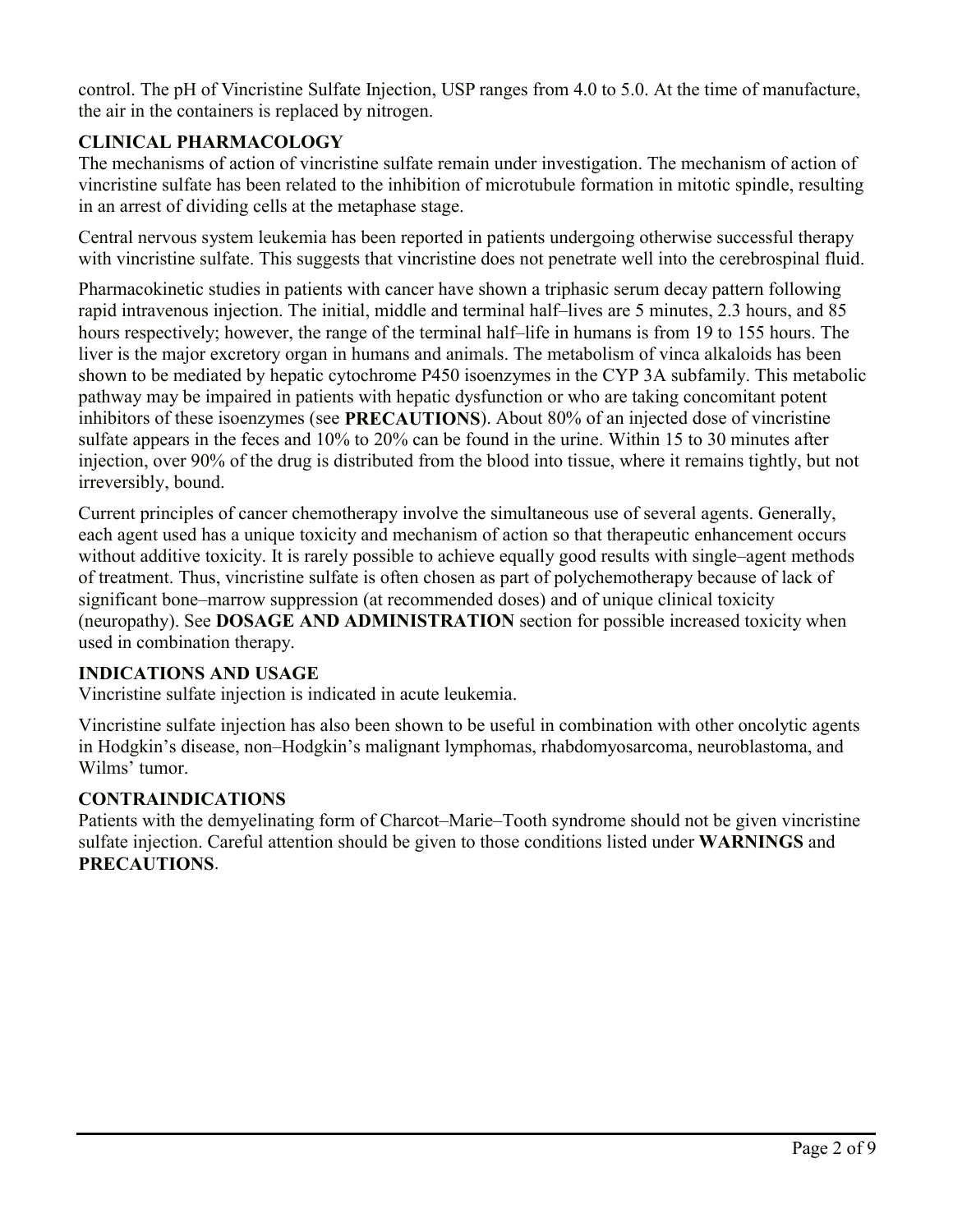### **WARNINGS**

**This preparation is for intravenous use only. It should be administered by individuals experienced in the administration of vincristine sulfate injection. The intrathecal administration of vincristine sulfate injection usually results in death.** 

**To reduce the potential for fatal medication errors due to incorrect route of administration, Vincristine sulfate injection should be diluted in a flexible plastic container and prominently labeled as indicated "FOR INTRAVENOUS USE ONLY – FATAL IF GIVEN BY OTHER ROUTES."**

**See OVERDOSAGE section for the treatment of patients given intrathecal Vincristine Sulfate Injection, USP.**

**Pregnancy** – Vincristine sulfate can cause fetal harm when administered to a pregnant woman. When pregnant mice and hamsters were given doses of vincristine sulfate that caused resorption of 23% to 85% of fetuses, fetal malformations were produced in those that survived. Five monkeys were given single doses of vincristine sulfate between days 27 and 34 of their pregnancies; 3 of the fetuses were normal at term, and 2 viable fetuses had grossly evident malformations at term. In several animal species, vincristine sulfate can induce teratogenesis as well as embryo death at doses that are nontoxic to the pregnant animal. There are no adequate and well–controlled studies in pregnant women. If this drug is used during pregnancy or if the patient becomes pregnant while receiving this drug, she should be apprised of the potential hazard to the fetus. Women of child–bearing potential should be advised to avoid becoming pregnant.

## **PRECAUTIONS**

**General** – Acute uric acid nephropathy, which may occur after the administration of oncolytic agents, has also been reported with vincristine sulfate. In the presence of leukopenia or a complicating infection, administration of the next dose of vincristine sulfate injection warrants careful consideration.

If central nervous system leukemia is diagnosed, additional agents may be required, because vincristine does not appear to cross the blood–brain barrier in adequate amounts.

Particular attention should be given to dosage and neurologic side effects if vincristine sulfate injection is administered to patients with preexisting neuromuscular disease and when other drugs with neurotoxic potential are also being used.

Acute shortness of breath and severe bronchospasm have been reported following the administration of vinca alkaloids. These reactions have been encountered most frequently when the vinca alkaloid was used in combination with mitomycin–C and may require aggressive treatment, particularly when there is preexisting pulmonary dysfunction. The onset of these reactions may occur minutes to several hours after the vinca alkaloid is injected and may occur up to 2 weeks following the dose of mitomycin. Progressive dyspnea requiring chronic therapy may occur. Vincristine sulfate should not be readministered.

Care must be taken to avoid contamination of the eye with concentration of vincristine sulfate injection used clinically. If accidental contamination occurs severe irritation (or, if the drug was delivered under pressure, even corneal ulceration) may result. The eye should be washed immediately and thoroughly.

**Laboratory Tests** – Because dose–limiting clinical toxicity is manifested as neurotoxicity clinical evaluation (e.g., history, physical examination) is necessary to detect the need for dosage modification. Following administration of vincristine sulfate injection, some individuals may have a fall in the white blood cell count or platelet count, particularly when previous therapy or the disease itself has reduced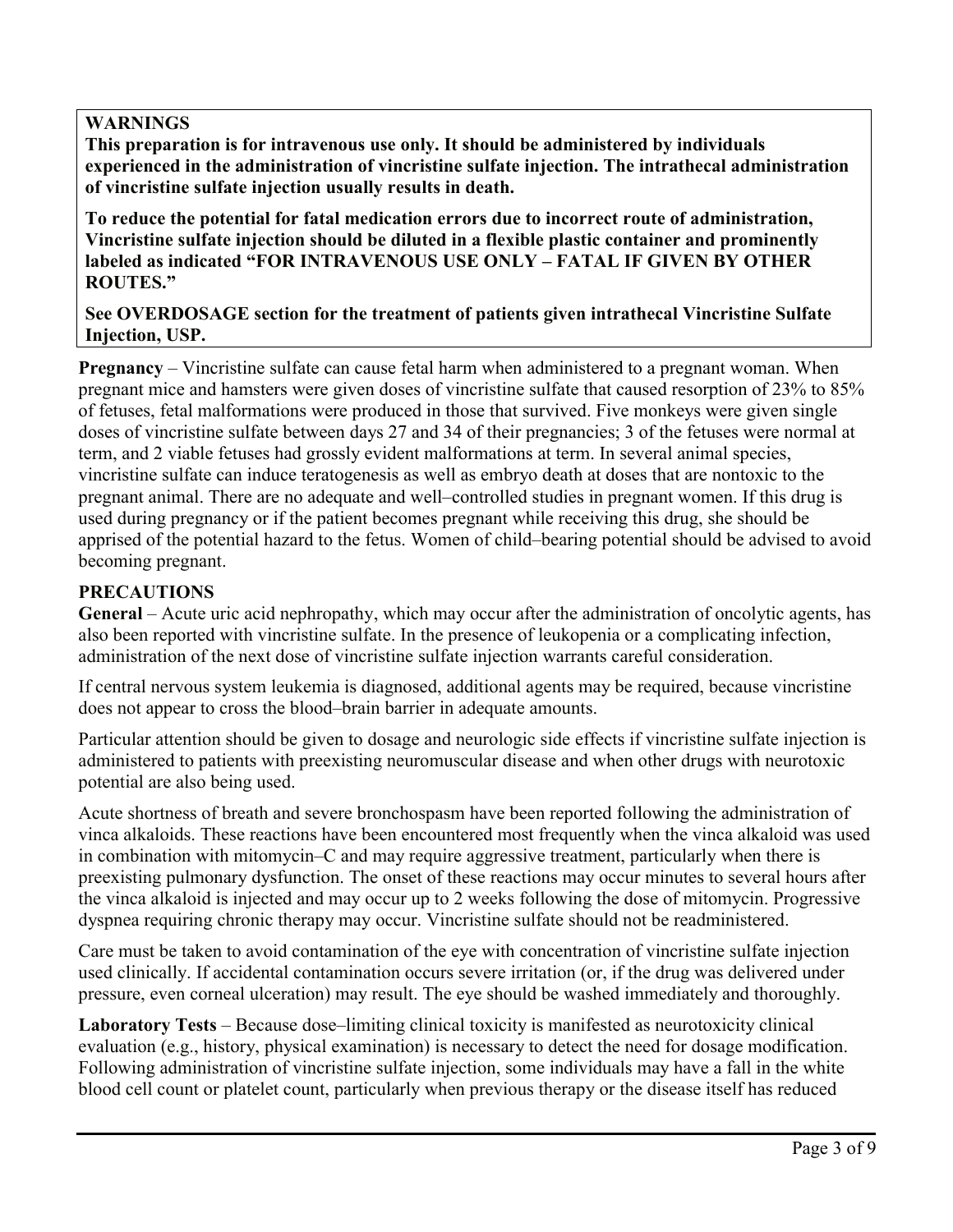bone–marrow function. Therefore, a complete blood count should be done before administration of each dose. Acute elevation of serum uric acid may also occur during induction of remission in acute leukemia; thus, such levels should be determined frequently during the first 3 to 4 weeks of treatment or appropriate measures taken to prevent uric acid nephropathy. The laboratory performing these tests should be consulted for its range of normal values.

**Drug Interactions** – The simultaneous oral or intravenous administration of phenytoin and antineoplastic chemotherapy combinations that included vincristine sulfate has been reported to reduce blood levels of the anticonvulsant and to increase seizure activity. Dosage adjustment should be based on serial blood level monitoring. The contribution of vincristine sulfate to this interaction is not certain. The interaction may result from reduced absorption of phenytoin and an increase in the rate of its metabolism and elimination.

Vincristine sulfate is a substrate for cytochrome P450 3A isozymes (CYP3A). Concurrent administration of vincristine sulfate with itraconazole or fluconazole (known inhibitors of the CYP3A metabolic pathway) has been reported to cause an earlier onset and/or an increased severity of neuromuscular side effects (see **ADVERSE REACTIONS**). This interaction is presumed to be related to inhibition of the metabolism of vincristine. Therefore, the concomitant use of strong CYP3A inhibitors with vincristine sulfate should be avoided. Patients should be frequently monitored for adverse reactions with concomitant use of moderate CYP3A inhibitors (e.g., fluconazole) with vincristine sulfate.

Concurrent use of strong CYP3A inducers (e.g., St. John's Wort) with vincristine sulfate should be avoided.

Vincristine sulfate is also a substrate for P-glycoprotein (P-gp). Therefore, the concomitant use of P-gp inhibitors or inducers should be avoided.

**Carcinogenesis, Mutagenesis, Impairment of Fertility – Neither** *in vivo* **nor** *in vitro* **laboratory tests** have conclusively demonstrated the mutagenicity of this product. Fertility following treatment with vincristine sulfate alone for malignant disease has not been studied in humans. Clinical reports of both male and female patients who received multiple–agent chemotherapy that included vincristine sulfate indicate that azoospermia and amenorrhea can occur in postpubertal patients. Recovery occurred many months after completion of chemotherapy in some but not all patients. When the same treatment is administered to prepubertal patients, permanent azoospermia and amenorrhea are much less likely.

Patients who received chemotherapy with vincristine sulfate in combination with anti–cancer drugs known to be carcinogenic have developed second malignancies. The contributing role of vincristine sulfate in this development has not been determined. No evidence of carcinogenicity was found following intraperitoneal administration of vincristine sulfate in rats and mice, although this study was limited.

# **Usage in Pregnancy** – See **WARNINGS.**

**Nursing Mothers** – It is not known whether this drug is excreted in human milk. Because many drugs are excreted in human milk and because of the potential for serious adverse reactions due to vincristine sulfate in nursing infants, a decision should be made either to discontinue nursing or the drug, taking into account the importance of the drug to the mother.

### **Pediatric Use** – See **DOSAGE AND ADMINISTRATION** section.

### **ADVERSE REACTIONS: Prior to the use of this drug, patients and/or their parents/guardian should be advised of the possibility of untoward symptoms.**

In general, adverse reactions are reversible and are related to dosage. The most common adverse reaction is hair loss; the most troublesome adverse reactions are neuromuscular in origin.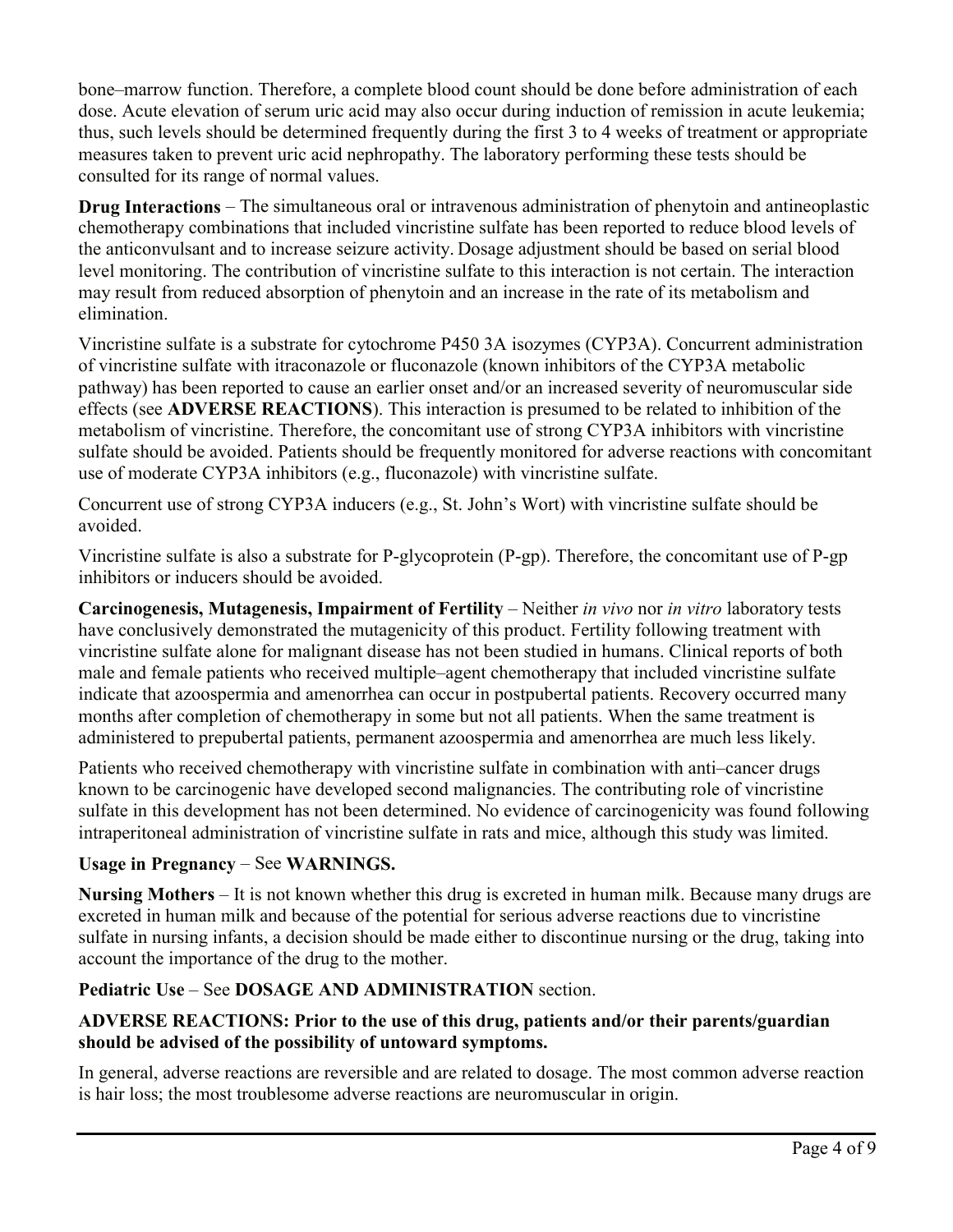When single, weekly doses of the drug are employed, the adverse reactions of leukopenia, neuritic pain, and constipation occur but are usually of short duration (ie., less than 7 days). When the dosage is reduced, these reactions may lessen or disappear. The severity of such reactions seems to increase when the calculated amount of drug is given in divided doses. Other adverse reactions, such as hair loss, sensory loss, paresthesia, difficulty in walking, slapping gait, loss of deep–tendon reflexes, and muscle wasting, may persist for at least as long as therapy is continued. Generalized sensorimotor dysfunction may become progressively more severe with continued treatment. Although most such symptoms usually disappear by about the sixth week after discontinuance of treatment, some neuromuscular difficulties may persist for prolonged periods in some patients. Regrowth of hair may occur while maintenance therapy continues.

The following adverse reactions have been reported:

Hepatic veno-occlusive disease has been reported in patients receiving vincristine, particularly in pediatric patients, as part of standard combination chemotherapy regimens. Some of the patients had fatal outcomes; some who survived had undergone liver transplantation.

**Hypersensitivity** – Rare cases of allergic–type reactions, such as anaphylaxis, rash and edema, that are temporally related to vincristine therapy have been reported in patients receiving vincristine as a part of multidrug chemotherapy regimens.

**Gastrointestinal** – Constipation, abdominal cramps, weight loss, nausea, vomiting, oral ulceration, diarrhea, paralytic ileus, intestinal necrosis and/or perforation, and anorexia have occurred. Constipation may take the form of upper–colon impaction, and, on physical examination, the rectum may be empty. Colicky abdominal pain coupled with an empty rectum may mislead the physician. A flat film of the abdomen is useful in demonstrating this condition. All cases have responded to high enemas and laxatives. A routine prophylactic regimen against constipation is recommended for all patients receiving vincristine sulfate injection.

Paralytic ileus (which mimics the "surgical abdomen") may occur, particularly in young pediatric patients. The ileus will reverse itself with temporary discontinuance of vincristine sulfate injection and with symptomatic care.

**Genitourinary** – Polyuria, dysuria, and urinary retention due to bladder atony have occurred. Other drugs known to cause urinary retention (particularly in the elderly) should, if possible, be discontinued for the first few days following administration of vincristine sulfate injection.

**Cardiovascular** – Hypertension and hypotension have occurred. Chemotherapy combinations that have included vincristine sulfate, when given to patients previously treated with mediastinal radiation, have been associated with coronary artery disease and myocardial infarction. Causality has not been established.

**Neurologic** – Frequently, there is a sequence to the development of neuromuscular side effects. Initially, only sensory impairment and paresthesia may be encountered. With continued treatment, neuritic pain and, later, motor difficulties may occur. There have been no reports of any agent that can reverse the neuromuscular manifestations that may accompany therapy with vincristine sulfate.

Loss of deep–tendon reflexes, foot drop, ataxia, and paralysis have been reported with continued administration. Cranial nerve manifestations, such as isolated paresis and/or paralysis of muscles controlled by cranial motor nerves including potentially life–threatening bilateral vocal cord paralysis, may occur in the absence of motor impairment elsewhere; extraocular and laryngeal muscles are those most commonly involved. Jaw pain, pharyngeal pain, parotid gland pain, bone pain, back pain, limb pain, and myalgias have been reported; pain in these areas may be severe. Convulsions, frequently with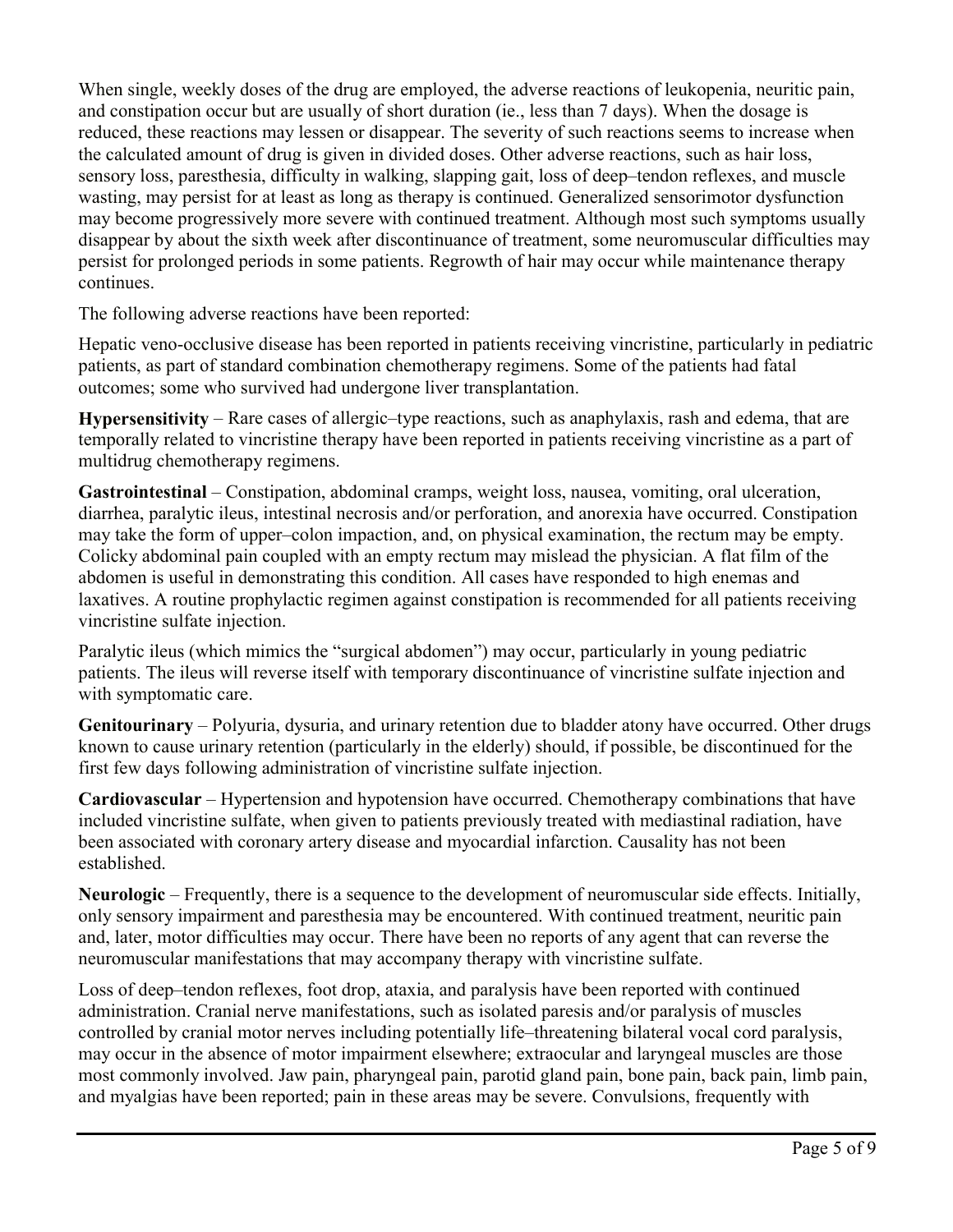hypertension, have been reported in a few patients receiving vincristine sulfate. Several instances of convulsions followed by coma have been reported in pediatric patients. Transient cortical blindness and optic atrophy with blindness have been reported. Treatment with vinca alkaloids has resulted in both vestibular and auditory damage to the eighth cranial nerve. Manifestations include partial or total deafness which may be temporary or permanent, and difficulties with balance including dizziness, nystagmus, and vertigo. Particular caution is warranted when vincristine is used in combination with other agents known to be ototoxic such as the platinum–containing oncolytics.

**Pulmonary** – See **PRECAUTIONS** section. Acute respiratory distress syndrome has been reported.

**Endocrine** – Rare occurrences of a syndrome attributable to inappropriate antidiuretic hormone secretion have been observed in patients treated with vincristine sulfate. This syndrome is characterized by high urinary sodium excretion in the presence of hyponatremia; renal or adrenal disease, hypotension, dehydration, azotemia, and clinical edema are absent. With fluid deprivation, improvement occurs in the hyponatremia and in the renal loss of sodium.

**Hematologic** – Vincristine sulfate injection does not appear to have any constant or significant effect on platelets or red blood cells. Serious bone–marrow depression is usually not a major dose–limiting event. However, anemia, leukopenia, and thrombocytopenia have been reported. Thrombocytopenia, if present when therapy with vincristine sulfate injection is begun, may actually improve before the appearance of bone marrow remission. Granulocytopenia has been reported.

**Skin** – Alopecia and rash have been reported.

**Other** – Fever, headache, dehydration, and hyperuricemia have occurred.

# **OVERDOSAGE**

Side effects following the use of vincristine sulfate injection are dose related. In pediatric patients under 13 years of age, death has occurred following doses of vincristine sulfate that were 10 times those recommended for therapy. Severe symptoms may occur in this patient group following dosages of 3 to 4 mg/m<sup>2</sup>. Adults can be expected to experience severe symptoms after single doses of 3 mg/m<sup>2</sup> or more (see **ADVERSE REACTIONS**). Therefore, following administration of doses higher than those recommended, patients can be expected to experience exaggerated side effects. Supportive care should include the following: (1) prevention of side effects resulting from the syndrome of inappropriate antidiuretic hormone secretion (preventive treatment would include restriction of fluid intake and perhaps the administration of a diuretic affecting the function of Henle's loop and the distal tubule); (2) administration of anticonvulsants; (3) use of enemas or cathartics to prevent ileus (in some instances, decompression of the gastrointestinal tract may be necessary); (4) monitoring the cardiovascular system; (5) determining daily blood counts for guidance in transfusion requirements.

Folinic acid has been observed to have a protective effect in normal mice that were administered lethal doses of vincristine sulfate (*Cancer Res* 1963;23:1390). Isolated case reports suggest that folinic acid may be helpful in treating humans who have received an overdose of vincristine sulfate. It is suggested that 100 mg of folinic acid be administered intravenously every 3 hours for 24 hours and then every 6 hours for at least 48 hours. Theoretically (based on pharmacokinetic data), tissue levels of vincristine sulfate can be expected to remain significantly elevated for at least 72 hours. Treatment with folinic acid does not eliminate the need for the above mentioned supportive measures.

Most of an intravenous dose of vincristine is excreted into the bile after rapid tissue binding (see **CLINICAL PHARMACOLOGY**). Because only very small amounts of the drug appear in dialysate, hemodialysis is not likely to be helpful in cases of overdosage. An increase in the severity of side effects may be experienced by patients with liver disease that is severe enough to decrease biliary excretion.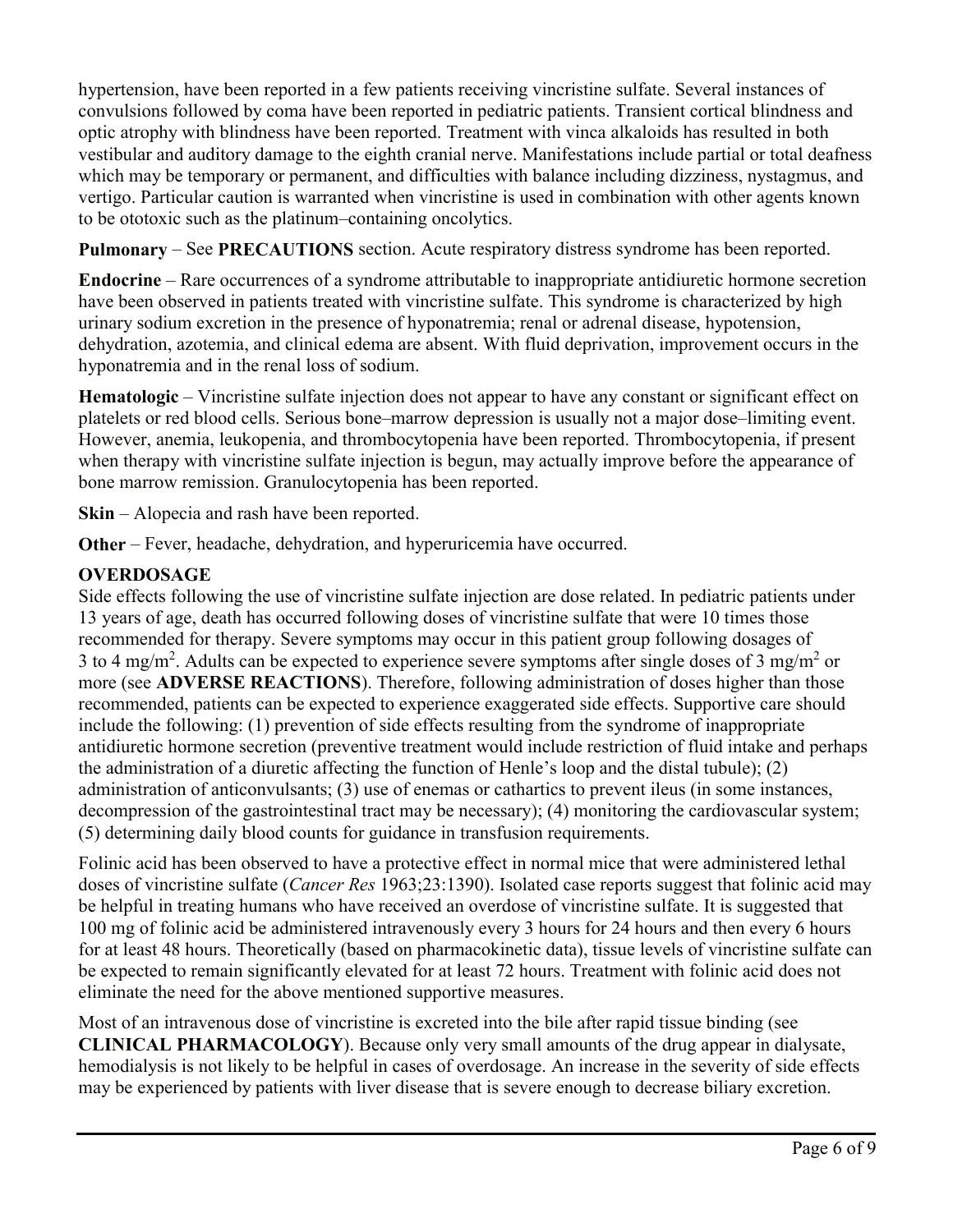Enhanced fecal excretion of parenterally administered vincristine has been demonstrated in dogs pretreated with cholestyramine. There are no published clinical data on the use of cholestyramine as an antidote in humans.

There are no published clinical data on the consequences of oral ingestion of vincristine. Should oral ingestion occur, the stomach should be evacuated. Evacuation should be followed by oral administration of activated charcoal and a cathartic.

Treatment of patients following intrathecal administration of vincristine sulfate injection has included immediate removal of spinal fluid and flushing with Lactated Ringer's, as well as other solutions and has not prevented ascending paralysis and death. In one case, progressive paralysis in an adult was arrested by the following treatment **initiated immediately after the intrathecal injection:**

- 1. As much spinal fluid was removed as could be safely done through lumbar access.
- 2. The subarachnoid space was flushed with Lactated Ringer's solution infused continuously through a catheter in a cerebral lateral ventricle at the rate of 150 mL/h. The fluid was removed through a lumbar access.
- 3. As soon as fresh frozen plasma became available, the fresh frozen plasma, 25 mL, diluted in 1 L of Lactated Ringer's solution was infused through the cerebral ventricular catheter at the rate of 75 mL/h with removal through the lumbar access. The rate of infusion was adjusted to maintain a protein level in the spinal fluid of 150 mg/dL.
- 4. Glutamic acid, 10 g, was given intravenously over 24 hours followed by 500 mg 3 times daily by mouth for 1 month or until neurological dysfunction stabilized. The role of glutamic acid in this treatment is not certain and may not be essential.

# **DOSAGE AND ADMINISTRATION**

This preparation is for intravenous use only (see **WARNINGS**).

Neurotoxicity appears to be dose related. Extreme care must be used in calculating and administering the dose of **Vincristine Sulfate Injection, USP** since overdosage may have a very serious or fatal outcome.

The usual dose of Vincristine Sulfate Injection, USP for pediatric patients is  $1.5-2$  mg/m<sup>2</sup>. For pediatric patients weighing 10 kg or less, the starting dose should be 0.05 mg/kg, administered once a week. The usual dose of Vincristine Sulfate Injection, USP for adults is  $1.4 \text{ mg/m}^2$ . A 50% reduction in the dose of Vincristine Sulfate Injection, USP is recommended for patients having a direct serum bilirubin value above 3 mg/100 mL.

The drug is administered intravenously *at weekly intervals.*

#### **TO REDUCE THE POTENTIAL FOR FATAL MEDICATION ERRORS DUE TO INCORRECT ROUTE OF ADMINISTRATION, VINCRISTINE SULFATE INJECTION SHOULD BE DILUTED IN A FLEXIBLE PLASTIC CONTAINER AND PROMINENTLY LABELED AS INDICATED FOR INTRAVENOUS USE ONLY – FATAL IF GIVEN BY OTHER ROUTES (See WARNINGS).**

The concentration of Vincristine Sulfate Injection, USP is 1 mg/mL. Do not add extra fluid to the vial prior to removal of the dose. Withdraw the solution of Vincristine Sulfate Injection, USP into an accurate dry syringe, measuring the dose carefully. Do not add extra fluid to the vial in an attempt to empty it completely.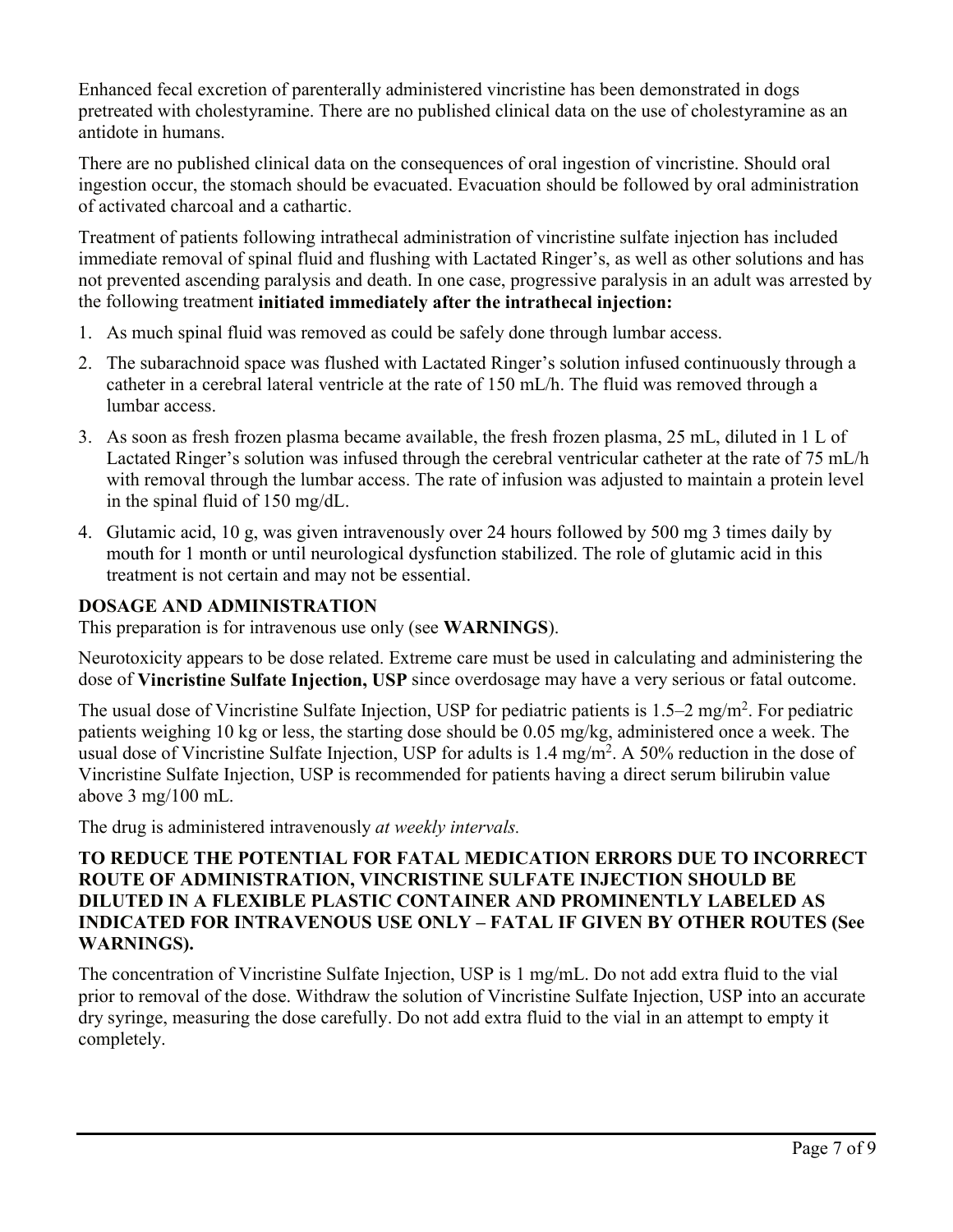### **Preparation for flexible plastic container**

Vincristine Sulfate Injection, USP when diluted with 0.9% Sodium Chloride Injection in concentrations from 0.0015 mg/mL to 0.08 mg/mL is stable for up to 24 hours when protected from light or 8 hours under normal light at 25°C.

**Caution: It is extremely important that the intravenous needle or catheter be properly positioned before any vincristine is injected. Leakage into surrounding tissue during intravenous administration of Vincristine Sulfate Injection, USP may cause considerable irritation.** If extravasation occurs, the injection should be discontinued immediately and any remaining portion of the dose should then be introduced into another vein. Local injection of hyaluronidase and the application of moderate heat to the area of leakage will help disperse the drug and may minimize discomfort and the possibility of cellulitis.

Vincristine Sulfate Injection, USP must be administered via an intact, free–flowing intravenous needle or catheter. Care should be taken that there is no leakage or swelling occurring during administration (see boxed **WARNINGS**).

The diluted vincristine sulfate injection may be infused via a flexible plastic container directly into an intravenous catheter/needle or into a running intravenous infusion (see **Drug Interactions** below).

**Patients Receiving Radiation Therapy** - Vincristine Sulfate Injection, USP should not be given to patients while they are receiving radiation therapy through ports that include the liver. When Vincristine Sulfate Injection, USP is used in combination with L–asparaginase, Vincristine Sulfate Injection, USP should be given 12 to 24 hours before administration of the enzyme in order to minimize toxicity; administering L–asparaginase before Vincristine Sulfate Injection, USP may reduce hepatic clearance of vincristine.

**Drug Interactions –** Vincristine Sulfate Injection, USP should not be diluted in solutions that raise or lower the pH outside the range of 3.5 to 5.5. It should not be mixed with anything other than 0.9% Sodium Chloride Injection USP.

Whenever solution and container permit, parenteral drug products should be inspected visually for particulate matter and discoloration prior to administration.

**Handling and Disposal –** Procedures for proper handling and disposal of anticancer drugs should be considered. Several guidelines on this subject have been published.<sup>1</sup> There is no general agreement that all of the procedures recommended in the guidelines are necessary or appropriate.

### **HOW SUPPLIED**

Vincristine Sulfate Injection, USP, preservative free solution.

NDC 61703–309–06 1 mg, 1 mg/1 mL (single-dose), flip–top vial (blue cap) NDC 61703–309–16 2 mg, 2 mg/2 mL (single-dose), flip–top vial (blue cap)

This product should be refrigerated between 2°–8°C (36°–46°F). Discard unused solution. Protect from light. Store Upright.